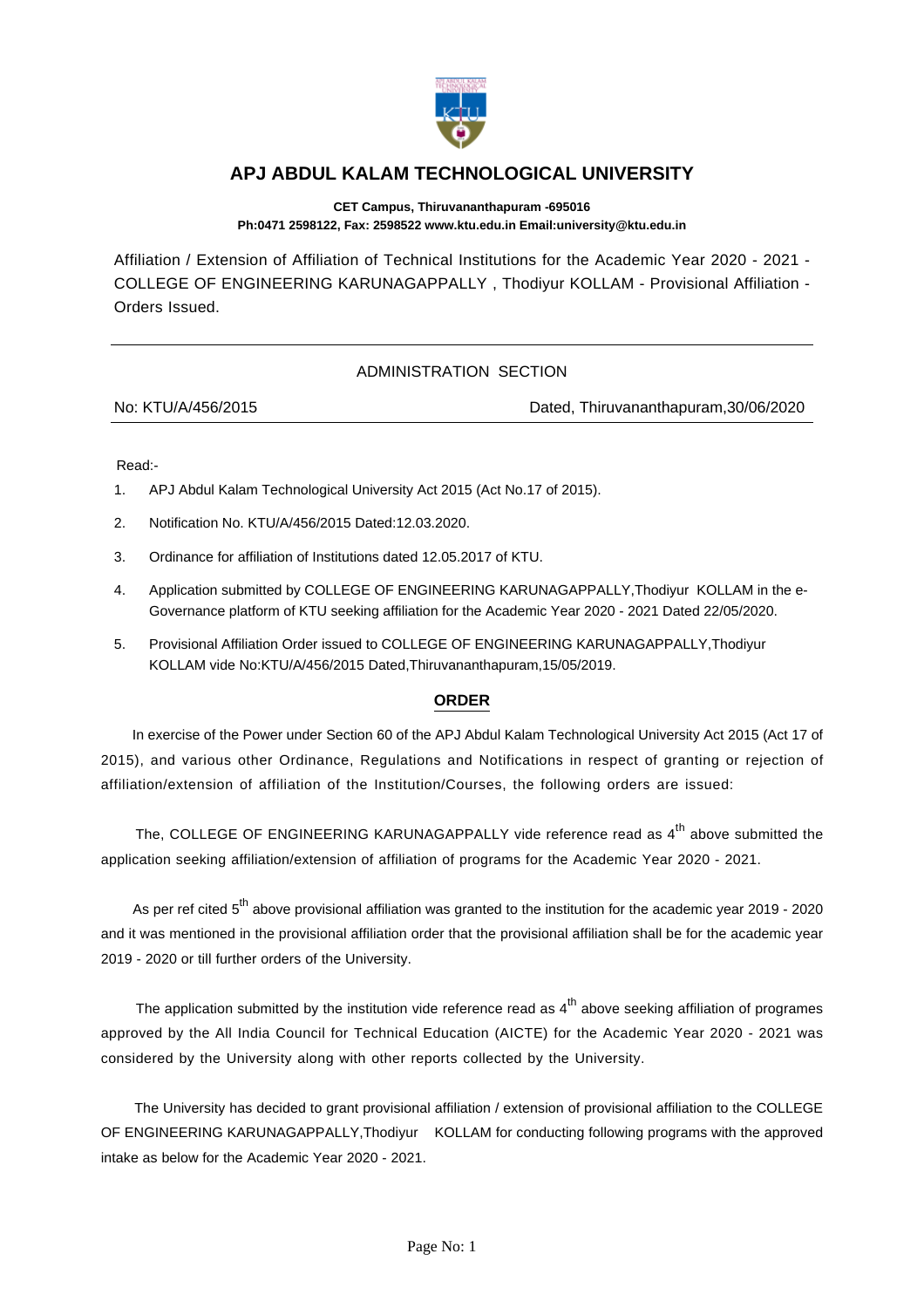| No | <b>Program Type</b>           | Level     | <b>Branch/Stream</b>                                                                | Approved<br>Intake | <b>Full/Part Time</b> | NRI    | <b>PIO</b> |
|----|-------------------------------|-----------|-------------------------------------------------------------------------------------|--------------------|-----------------------|--------|------------|
| 1  | Engineering and<br>Technology | UG        | <b>COMPUTER SCIENCE &amp;</b><br><b>ENGINEERING</b>                                 | 60                 | Full Time             | Yes No |            |
| 2  | Engineering and<br>Technology | UG        | ELECTRONICS &<br><b>COMMUNICATION ENGG</b>                                          | 30                 | Full Time             | Yes No |            |
| 3  | Engineering and<br>Technology | UG        | ELECTRICAL AND<br><b>ELECTRONICS ENGINEERING</b>                                    | 60                 | Full Time             | Yes No |            |
| 4  | Engineering and<br>Technology | <b>PG</b> | <b>ELECTRONICS AND</b><br><b>COMMUNICATION</b><br>ENGINEERING(SIGNAL<br>PROCESSING) | 18                 | Full Time             | No.    | No.        |
| 5  | Engineering and<br>Technology | UG        | <b>MECHANICAL ENGINEERING</b>                                                       | 60                 | <b>Full Time</b>      | Yes    | No.        |

 The provisional affiliation shall be for the academic year 2020 - 2021 or till further orders of the University and the provisional affiliation granted here is subject to the following conditions.

i. Verification of facts submitted by the institution in the e-Gov platform by the University.

ii. The Institution shall remit the affiliation fee to be prescribed by the University by way of online payment through institute portal as and when informed by the University.

iii. The Institution shall observe the Clause 60 (2) of the Act establishing the APJ Abdul Kalam Technological University, the norms and standards prescribed by the AICTE in the Approval Process Handbook 2020 - 2021, and the guidelines by the University from time to time and the undertaking / affidavit given by the institution along with the application submitted by the institution on portal.

iv. Strict compliance of Anti-Ragging Regulation notified vide F.No.37-3/Legal/AICTE/2009 Dated July 1,2009 for Prevention, and Prohibition of Ragging in Technical Institution /UGC regulations. In case institution fails to take adequate steps to prevent Ragging or fails to punish perpetrators or incidents of Ragging, it will be liable to take any action as defined under clause 9(4) of the said Regulation.

**Non -compliance with any of the conditions will result in the withdrawal of the affiliation without any notice.**